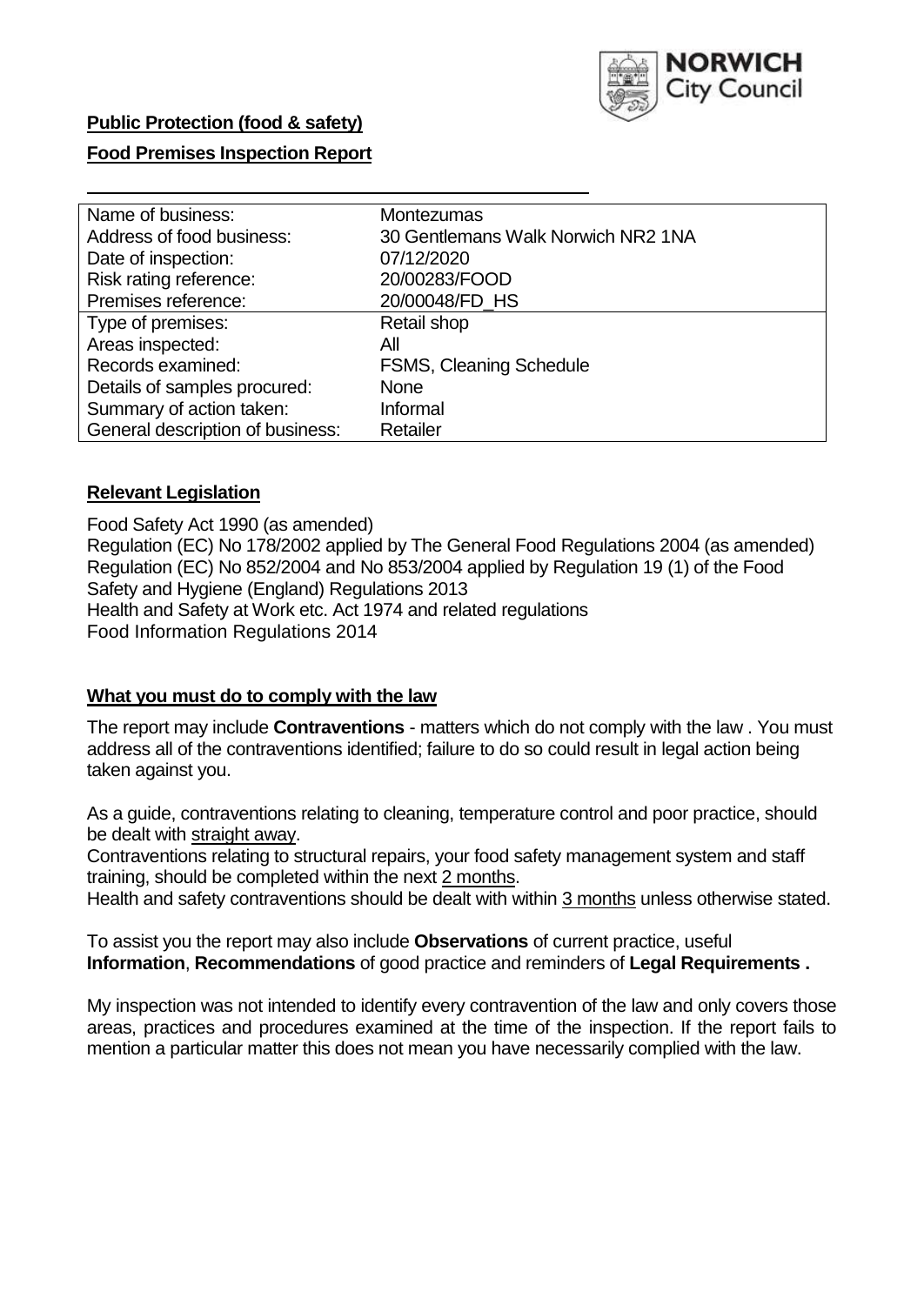# **FOOD SAFETY**

#### **How we calculate your Food Hygiene Rating:**

 The food safety section has been divided into the three areas which you are scored against for the hygiene rating: 1. food hygiene and safety procedures, 2. structural requirements and 3. confidence in management/control procedures. Each section begins with a summary of what was observed and the score you have been given. Details of how these scores combine to produce your overall food hygiene rating are shown in the table.

| <b>Compliance Area</b>                     |          |    |                | <b>You Score</b> |                |    |           |    |                |  |  |
|--------------------------------------------|----------|----|----------------|------------------|----------------|----|-----------|----|----------------|--|--|
| Food Hygiene and Safety                    |          |    | $\overline{0}$ | 5                | 10             | 15 | 20        | 25 |                |  |  |
| <b>Structure and Cleaning</b>              |          |    | $\Omega$       | 5                | 10             | 15 | 20        | 25 |                |  |  |
| Confidence in management & control systems |          |    | $\Omega$       | 5                | 10             | 15 | 20        | 30 |                |  |  |
|                                            |          |    |                |                  |                |    |           |    |                |  |  |
| <b>Your Total score</b>                    | $0 - 15$ | 20 | $25 - 30$      |                  | $35 - 40$      |    | $45 - 50$ |    | > 50           |  |  |
| <b>Your Worst score</b>                    | 5        | 10 |                | 10               |                | 15 |           |    | $\blacksquare$ |  |  |
|                                            |          |    |                |                  |                |    |           |    |                |  |  |
| <b>Your Rating is</b>                      | 5        | 4  | 3              |                  | $\overline{2}$ |    |           |    | $\Omega$       |  |  |

Your Food Hygiene Rating is 5 - a very good standard



## **1. Food Hygiene and Safety**

 with legal requirements. You have safe food handling practices and procedures and all the Food hygiene standards are high. You demonstrated a very good standard of compliance necessary control measures to prevent cross-contamination are in place. Some minor contraventions require your attention. **(Score 5)** 

### Personal Hygiene

**Observation** I was pleased to see that standards of personal hygiene were high.

#### Poor Practices

 **Legal Requirement** Food must be stored off the floor where it might be at risk of contamination, at the time of my visit the following unsatisfactory storage/delivery arrangements were noted. Boxes of chocolate were being stored directly on the floor

### **2. Structure and Cleaning**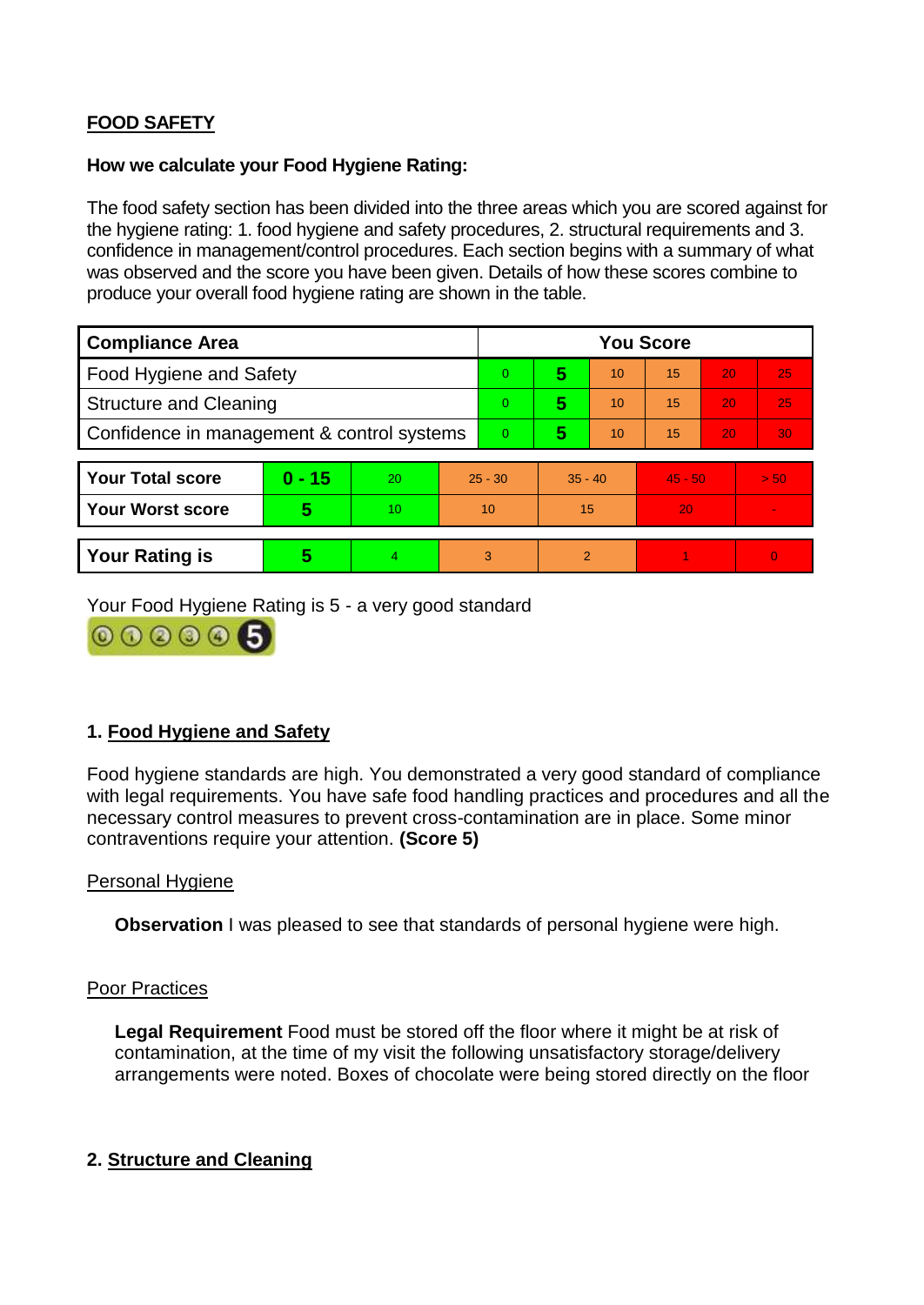The structure facilities and standard of cleaning and maintenance are all of a good standard and only minor repairs and/or improvements are required. Pest control and waste disposal provisions are adequate. The minor contraventions require your attention. **(Score 5)** 

## Cleaning of Structure

**Contravention** The following structural items were dirty and require more frequent and thorough cleaning:

• stairs were dirty

## Cleaning Chemicals / Materials / Equipment and Methods

 cleaning materials, methods and equipment were able to minimise the spread of **Observation** I was pleased to see that the premises was kept clean and that your harmful bacteria between surfaces.

### Facilities and Structural provision

**Observation** I was pleased to see the premises had been well maintained and that adequate facilities had been provided.

### **Maintenance**

 **Contravention** The following items had not been suitably maintained and must be repaired (or replaced):

floor tiles cracked

### **3. Confidence in Management**

A food safety management system is in place and you demonstrate a very good standard of compliance with the law. You have a good track record. There are some minor contraventions which require your attention. **(Score 5)** 

#### Type of Food Safety Management System Required

 well. I was confident you had effective control over hazards to food. **Observation** Your SFBB/food safety management system was in place and working

 **Contravention** The Management sections in your Safer food Better Business (SFBB) pack are intended to demonstrate you are in day-to-day control of the hazards to food. The following Management sections were either missing, incomplete or not up-to-date:

• suppliers list